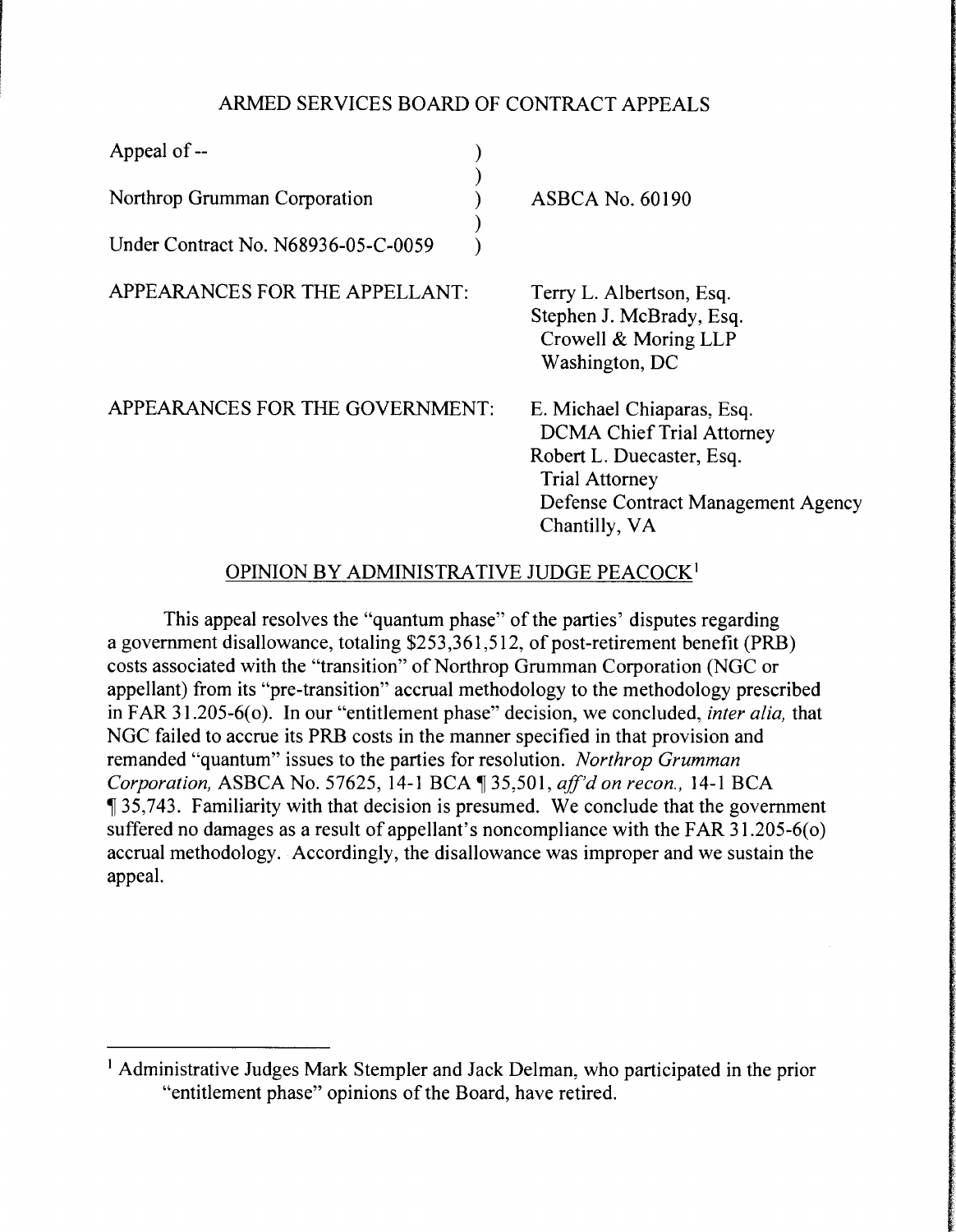### A. Background

1. Prior to 1995, for government contract accounting and tax purposes, NGC accounted for PRB costs associated with its Northrop Retiree Health Plan (the Plan) using an accrual costing method that conformed with the provisions in the Deficit Reduction Act of 1984 (DEFRA) and generally accepted actuarial principles. There is no dispute that the use of that method prior to 1995 complied with government contract accounting requirements.  $(APF \P 1)^2$ 

2. From 1995 until November 2006, for government contract accounting and tax purposes, NGC continued to account for the PRB costs associated with the Plan using the DEFRA method. NGC documented its accrual costing method in the company's cost accounting standards (CAS) Disclosure Statement that was reviewed and approved by the government. No allegation was made during that period that NGC's accounting for the Plan's PRB costs using the DEFRA method was noncompliant with NGC's disclosed practices or with CAS. Further, during that period, no unallowable Plan costs were identified by DCAA in any audit of the NGC Corporate Home Office final indirect cost submissions for any period between 1995 and 2005 (the last year audited).  $(APF \P 2)$ 

3. In December 1990, the Financial Accounting Standards Board (FASB) issued a rule titled "Employers' Accounting for Postretirement Benefits Other than Pensions," which is referred to as "Financial Accounting Standard 106" or "FAS 106." For financial reporting purposes, FAS 106 required all companies covered by F ASB requirements to account for costs using a specific accrual costing

 $2^2$  Because of the phased processing of this dispute and the multiple evidentiary records in both the entitlement and quantum phase appeals, the Board issued a Briefing Order requiring the parties to propose, in their initial post-hearing briefs, numbered and detailed findings of fact with supporting citations to the record compiled in both phases of the dispute. In their reply briefs, the parties were further directed by the Board to note specific objections to the proposed findings and citations to the record in the opposing party's initial brief, if any. The reply briefs confirm that the facts in this appeal are not substantively in dispute and have been in essence "stipulated" pursuant to the ordered briefing process. Accordingly, the Board's findings rely heavily on the excellent briefs prepared by both parties and we have adopted undisputed (or undisputed portions) of the parties' proposed findings as our own factual findings, without the undisputed, accompanying supporting citations to the record. Appellant's proposed findings and the government's proposed findings are identified as APF or GPF respectively.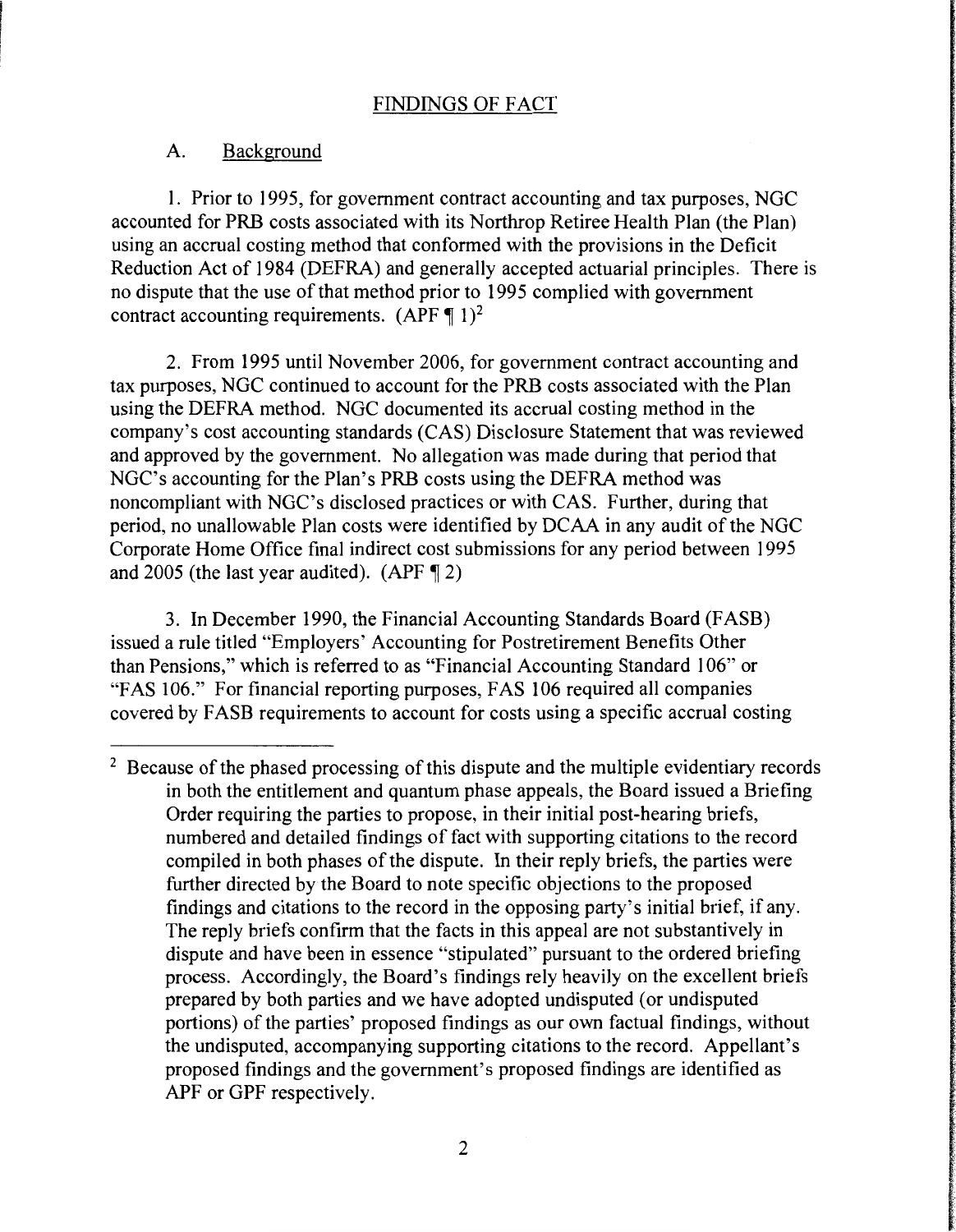method. The FAS 106 accrual methodology differed from that required by DEFRA.  $(APF \P 3)$ 

4. FAS 106 required the recognition, for financial reporting purposes, of net periodic PRB costs over the working lives of employees earning PRBs, such that the employer's obligation for each employee's PRBs would be fully accrued by the time the employee attains full eligibility. Unlike FAS 106, the DEFRA accrual method does not factor in expected future increases in medical costs due to either increased usage of medical services by plan participants or the general increase in the cost of medical services until the year in which the resulting cost increases are experienced. The result of the difference, keeping all other factors the same, is that annual costs computed under DEFRA tend to start lower and increase over time while annual costs computed under FAS 106 tend to start higher and then decrease over time. (APF  $\P$  4)

5. NGC implemented FAS 106, for financial reporting purposes only, on 1 January 1991. NGC continued to use the DEFRA method for government contract cost accounting purposes until 1 November 2006. NGC's PRB costs calculated during this period were less than the costs would have been had NGC instead used FAS 106 to measure and assign costs.  $(APF \P 5)$ 

6. In 2006, NGC initiated a discussion with DCMA concerning NGC's Plan to reduce future PRB costs and requested an advance agreement with DCMA pursuant to which NGC would continue using the DEFRA method for calculating PRB costs. DCMA declined to enter into such an advance agreement. NGC then proposed to DCMA that NGC adopt FAS 106 for government contract accounting purposes coincident with the changes NGC was contemplating in plan policy. In order to avoid any disagreement about the impact of the adoption of FAS 106 for contract costing purposes, NGC also requested an advance agreement with DCMA that would expressly permit NGC to measure PRB costs in accordance with the delayed recognition methodology described in FAS 106. Again, DCMA ultimately refused to enter into the proposed advance agreement.  $(APF \P 6)$ 

7. DCMA issued a notice of intent to disallow costs on 26 July 2007. DCMA contended that, effective 27 February 1995, FAR 31.205-6( $o$ )( $2$ )(iii) had required contractors to use only the FAS 106 method to measure and assign costs of PRB plans. DCMA also contended that FAR 31.205-6( $o$ )(3) required that PRB costs be funded by the contractor's federal income tax return date to be allowable. Based on these contentions, DCMA asserted that PRB costs that would have been assignable to prior years using the FAS 106 method, but that were not funded, paid, or otherwise liquidated by the tax return date, were not allowable in any subsequent year. Because NGC had used the DEFRA method to calculate PRB costs for government accounting purposes and Plan funding in prior years, its funding amount was less than the full amount that would have been assignable in prior accounting periods using the FAS 106 method.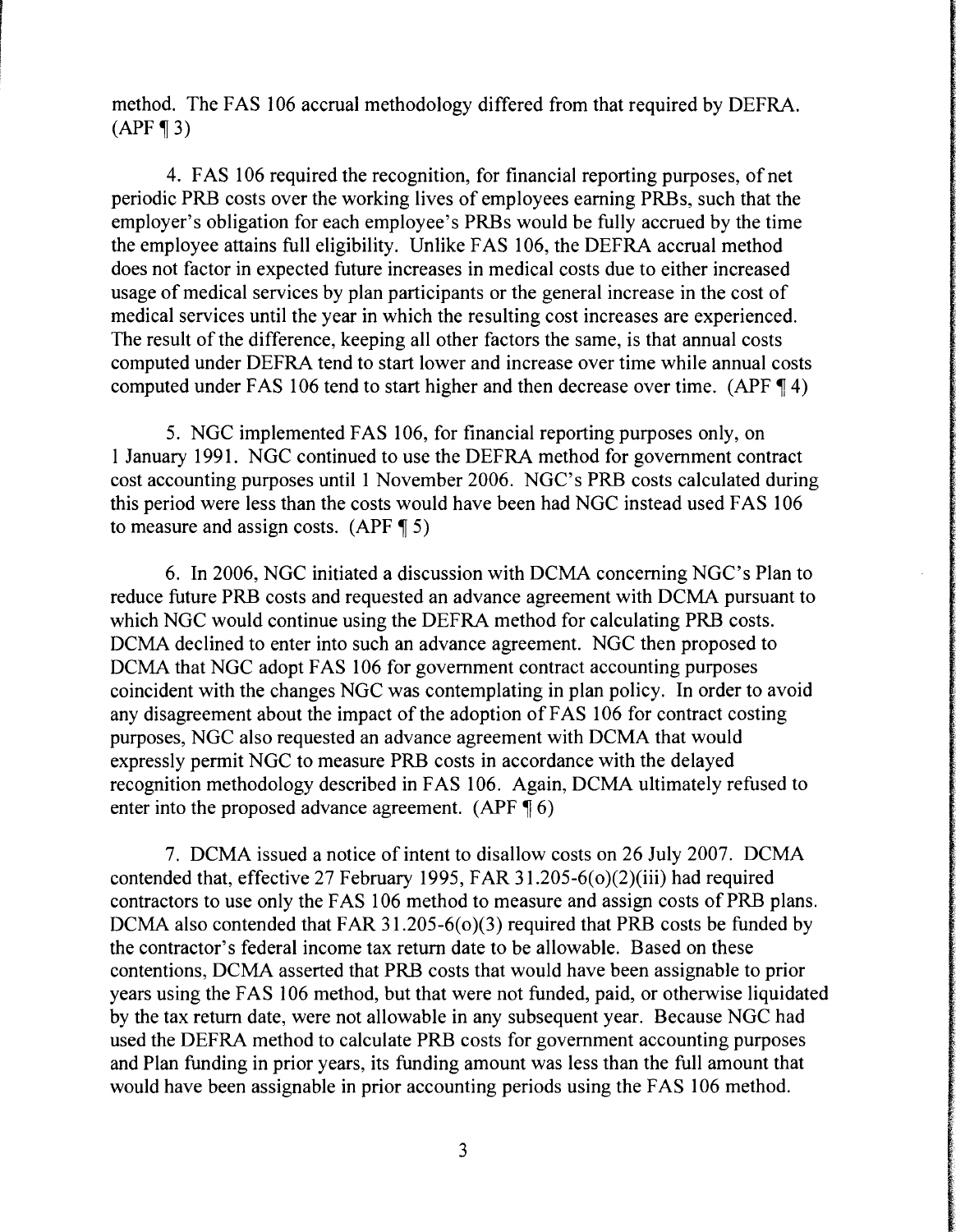DCMA contended that the so-called "additional" PRB costs-costs calculated under the FAS 106 method since 27 February 1995, which NGC had not previously claimed or funded were therefore not allowable in future periods. (APF  $\P$  7)

8. DCMA issued a "Final Determination" to disallow PRB costs on 9 April 2008. In response, in June 2008, NGC presented a briefing to DCMA. On 11 July 2008, the DCAA issued an audit report regarding the Plan. DCAA concluded that \$253,361,512 of PRB costs were unallowable due to NGC's failure to fund Plan costs that would have been assignable under the FAS 106 method from 28 February 1995 to 31 October 2006.  $(APF \P 8)$ 

9. The DEFRA method of accounting did not assign to any year prior to 2007 any portion of the \$253 million identified as unallowable in the DCAA audit report. NGC has never claimed or otherwise sought to recover the PRB costs that DCAA identified as unallowable in the 2008 audit report. Under the DCAA argument, the \$253 million that had not been claimed prior to NGC's use of the FAS 106 method for government contract costing purposes would be unallowable and unrecoverable in future years. (APF  $\P$ 9)

10. NGC submitted a certified claim to DCMA on 20 May 2010. In its claim, NGC identified multiple reasons supporting allowability of the "additional" PRB costs, i.e., the unfunded costs that could have been charged to the government under FAS 106 between 27 February 1995 and 31 October 2006, but were not because NGC used the DEFRA method rather than the FAS 106 method. Because the 26 July 2007 initial notice of intent to disallow costs and the 9 April 2008 Final Determination to disallow costs did not list the affected contracts, include an estimated dollar value, or describe the potential impact on billing rates and forward pricing rates, NGC based the total amount claimed on the  $$253,361,512$  amount alleged to be unallowable by the DCAA in its 11 July 2008 Audit Report and identified the captioned contract as a "test" contract that would determine the allowability of \$6,232.11 for purposes of the claim and any appeal that might be necessary.  $(APF \P 10)$ 

11. The Defense Corporate Executive (DCE) issued a final decision on 18 February 2011 denying NGC's claim. NGC filed a timely appeal from that decision.  $(APF \P 11)$ 

## B. FAR 31.205-6(0) and the Regulatory Framework for PRB Accounting

12. The parties stipulated to the version of FAR 31.205-6(0) in effect as of 22 September 2005 (the date of award of the "test" contract). Under the relevant provisions of FAR 31.205-6(0), NGC was permitted either (1) to recover its PRB costs on a cash basis as it actually paid the retiree medical expenses (referred to as pay-as-you-go (PA YGO) accounting) or (2) to accrue the costs as the benefits were earned during the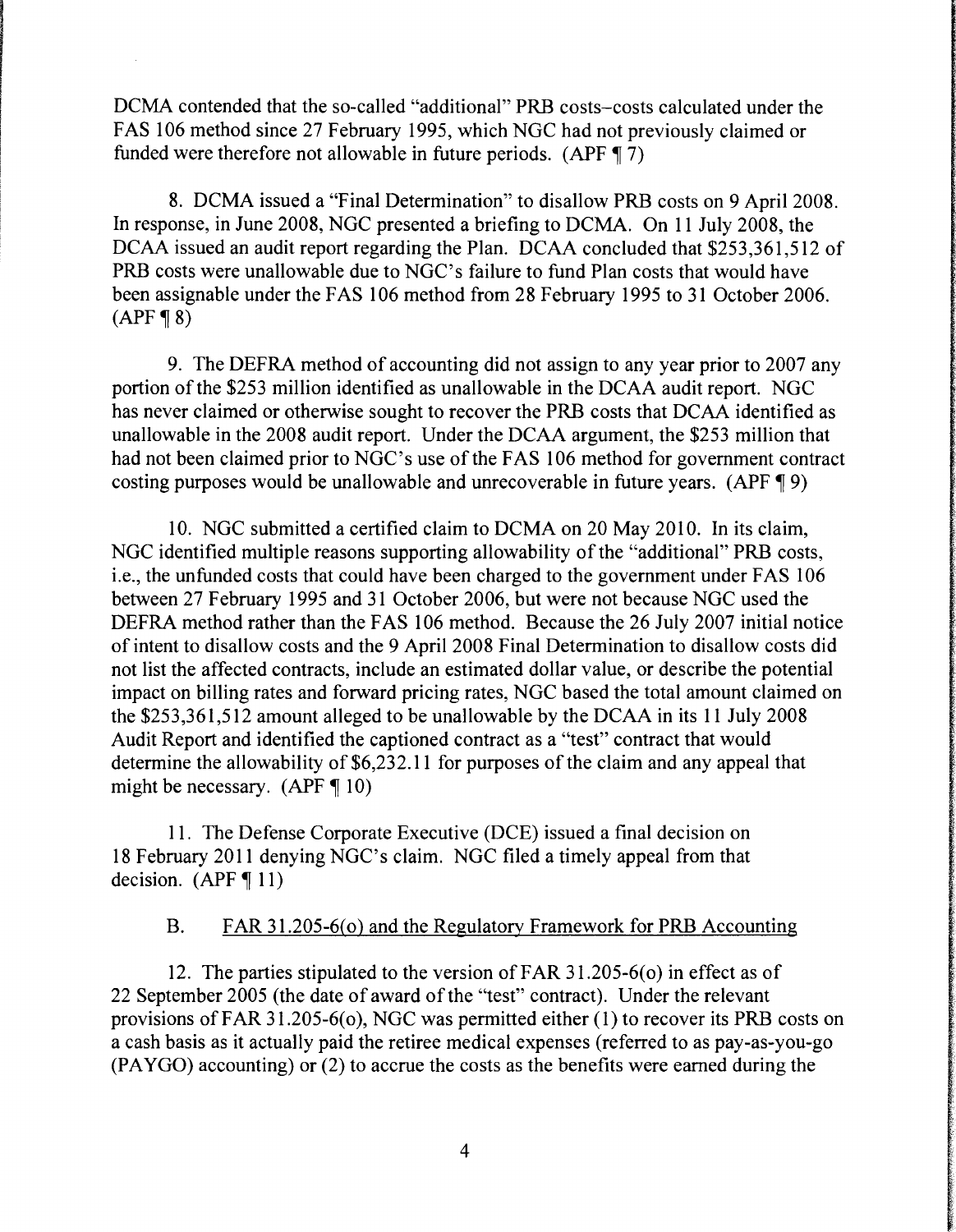working lives of the employees (i.e., before those employees retired and the benefits were actually paid). NGC elected to accrue the costs for the Plan.<sup>3</sup> (APF  $\P\P$  12-13)

13. Regardless of whether a contractor uses a cash/PAYGO method or an accrual method to account for its PRB costs, the present value of the total cost eventually incurred by the contractor to provide the PRBs will be the same. The principal difference between PA YGO and accrual accounting is one of timing. Generally, accrual accounting recognizes costs as the benefits are earned, but before they are actually paid, accrual accounting produces higher costs than PA YGO accounting in early years and lower costs in later years, but the ultimate sum paid for benefits to plan participants will be the same.  $(APF \, 14)$ 

14. Another important difference between PAYGO and accrual accounting is the method used to measure and assign the cost. Measurement of PA YGO costs involves no judgment or choice-costs are recognized equal to the amount of benefits that are actually paid. Accrual accounting is more complicated, particularly for costs like PRBs that will be paid many years in the future. For accrual accounting, the future costs must be estimated on the basis of actuarial assumptions that include factors such as the life expectancy of the retirees and their eligible dependents likely future benefit costs, the investment return on the amounts set aside in trust accounts and other actuarial variables. As a result, calculation of accrued PRB costs is an actuarial calculation. NGC engaged external actuaries to compute the annual cost based on data the company provided.  $(APF \, 15)$ 

15. Prior to FAS 106, most companies had been accounting for and reporting PRB liabilities on a PA YGO basis in financial reports. Because most companies had to "transition" from PA YGO to accrual accounting for PRB costs to comply with FAS 106, FAS 106 also addressed how that "transition obligation" should be reported. The "transition obligation" consists of PRB costs that were earned, but not paid, accrued or funded before FAS 106 became effective. FAS 106 permitted companies to choose one of two alternatives for recognizing the transition obligation: either (1) immediate recognition of the entire transition obligation in the year of the transition; or (2) recognition of the obligation on a delayed basis, typically over twenty years. For financial reporting purposes, virtually all companies, including NGC, elected to use the immediate recognition method at the time of the transition to FAS 106 for financial accounting purposes.  $(APF \P 16)$ 

<sup>&</sup>lt;sup>3</sup> NGC had a number of other plans that provided post-retirement medical benefits to employees and former employees who were not covered by the Plan in dispute. The costs of these other plans were recovered on a PAYGO basis and are not at issue.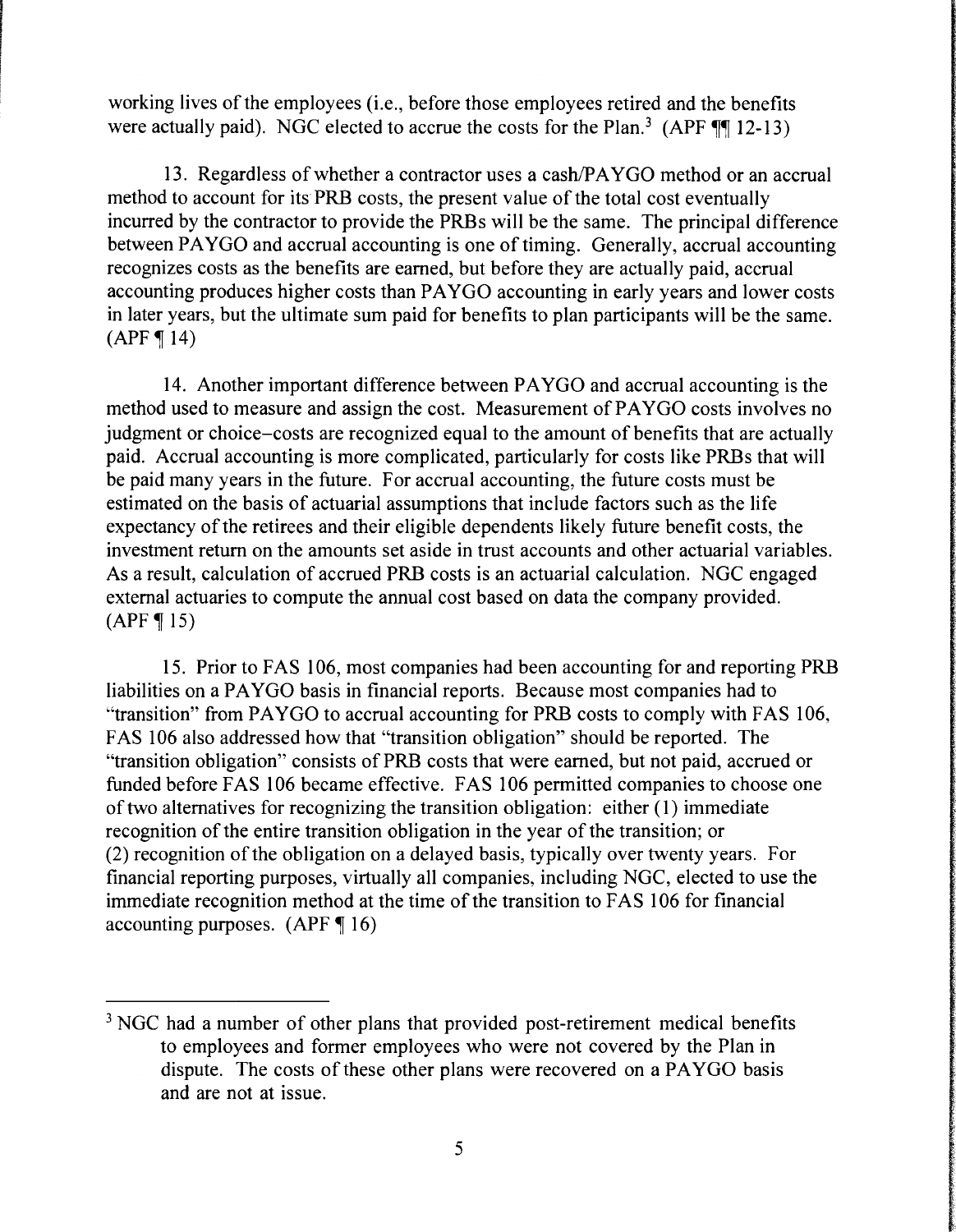16. The adoption of FAS 106 also triggered changes to the allowable cost regulations. Prior to 1991, there was no specific provision in the FAR or in predecessor regulations addressing PRB costs; PRB costs were instead covered only by the general provisions in FAR 31.205-6(m) concerning the allowability of fringe benefits. In response to the promulgation of FAS 106 in 1991, subsection (o) was added to FAR 31.205-6 as an interim rule. Unlike FAS 106, the FAR provision permitted contractors to continue to use PA YGO accounting for PRB costs, and new subsection ( o) also specifically permitted accrual accounting and addressed, for the first time, the allowability of PRB costs calculated on an accrual basis. The revised regulation provided in pertinent part:

> (2) .. .In addition, to be allowable in the current year, PRB costs must be paid either to an

(i) insurer, provider, or other recipient as current year benefits or premiums, or (ii) an insurer or trustee to establish and maintain a fund or reserve for the sole purpose of providing PRB to retirees. The costs in paragraph  $(o)(2)(ii)$  of this subsection must also be calculated in accordance with generally accepted actuarial principles and practices as promulgated by the Actuarial Standards Board, and be funded by the time set for filing the Federal income tax return or any extension thereof. PRB costs assigned to the current year, but not funded or otherwise liquidated by the tax return time, shall not be allowable in any subsequent year.

(3) Increased PRB costs caused by delay in funding beyond 30 days after each quarter of the year to which they are assignable are unallowable.

The drafters' comments explained the purpose of the new subsection as follows: "The purpose of the FAR rule is to establish a clear requirement that contractor accruals of PRB costs must be funded to be allowable." There was and is no requirement in FAS 106 that accrued PRB costs be funded and most companies subject to FAS 106 do not fund PRB liabilities on an accrual basis. Like the FAR provision, however, DEFRA required that accrued costs be funded in order to be deductible for federal income tax purposes.  $(APF \nvert 17)$ 

17. Another interim rule issued two months later added a specific reference to FAS 106 in subparagraph (o)(4) to limit assignment of transition obligation costs: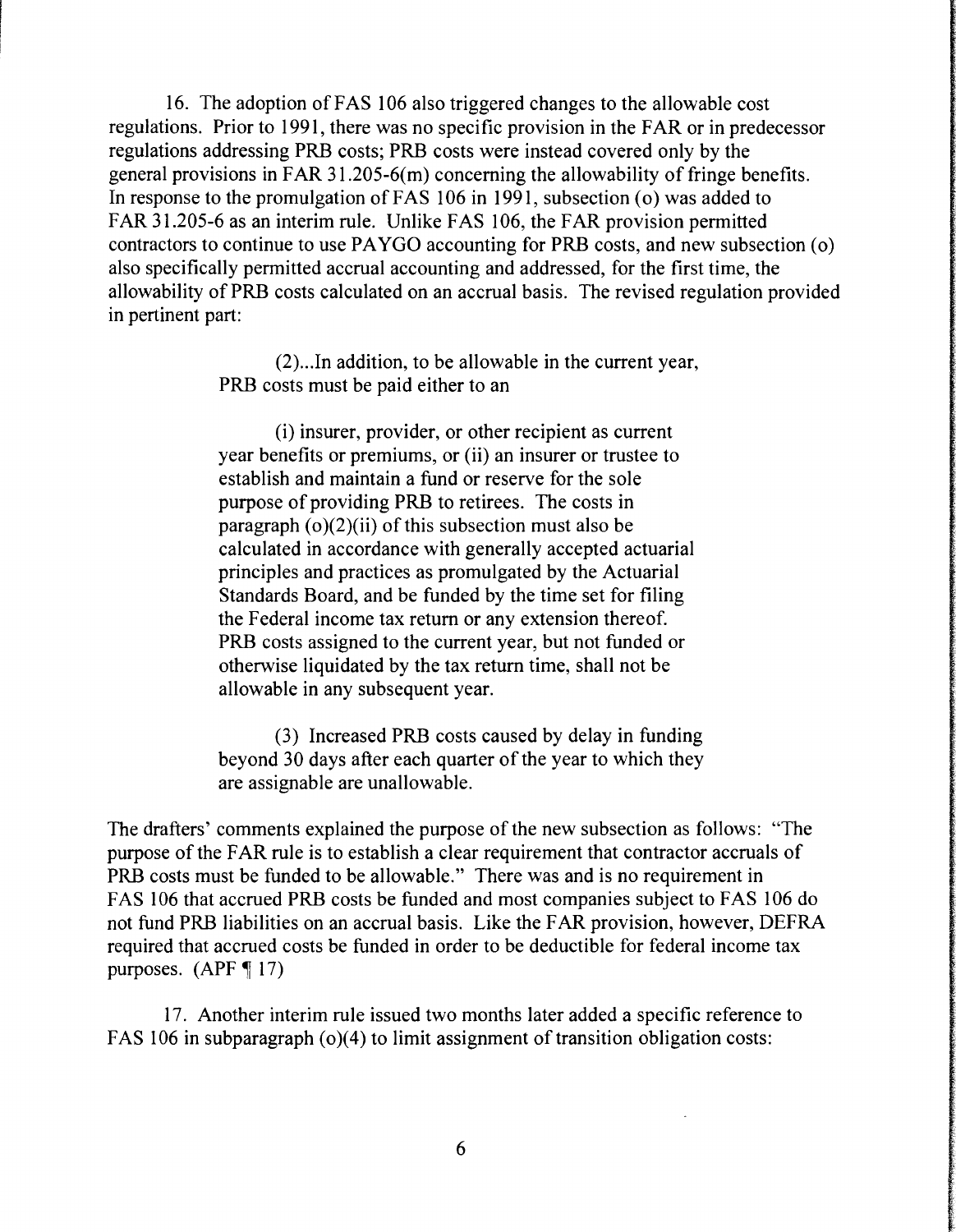( 4) Costs of postretirement benefits attributable to past service ("transition obligation") as defined in Financial Accounting Standards Board Statement 106, paragraph 110, are allowable subject to the following limitation: The allowable amount of such costs assignable to a contractor fiscal year cannot exceed the amount of such costs which would be assigned to that contractor fiscal year under the delayed recognition methodology described in paragraphs 112 and 113 of Statement [FAS] 106.

The drafters' comments focused on the limits of allowability, explaining that the new subparagraph  $(o)(4)$  "limits the allowable amount of contractor PRB transition costs for any fiscal year to the amount which would be assigned to that year using the amortization method described in FASB Statement No. 106." (APF  $\P$  18)

18. A final rule issued in December 1994 took effect on 27 February 1995 and provided in part:

> (iii) Accrual basis. Accrual costing other than terminal funding must be measured and assigned according to Generally Accepted Accounting Principles and be paid to an insurer or trustee to establish and maintain a fund or reserve for the sole purpose of providing PRB to retirees. The accrual must also be calculated in accordance with generally accepted actuarial principles and practices as promulgated by the Actuarial Standards Board.

(3) To be allowable, costs must be funded by the time set for filing the Federal income tax return or any extension thereof. PRB costs assigned to the current year, but not funded or otherwise liquidated by the tax return time, shall not be allowable in any subsequent year.

#### $(APF \, 19)$

 $\cdots$ 

19. The drafters' promulgation comments to the final regulation stated that "it is intended that the methods allowed by CAS for prefunding retiree insurance programs be allowable for all contractors." The only cost accounting standards provision that deals with prefunding retirement insurance costs is CAS 416. CAS 416.50(a)(l)(v)(A). It is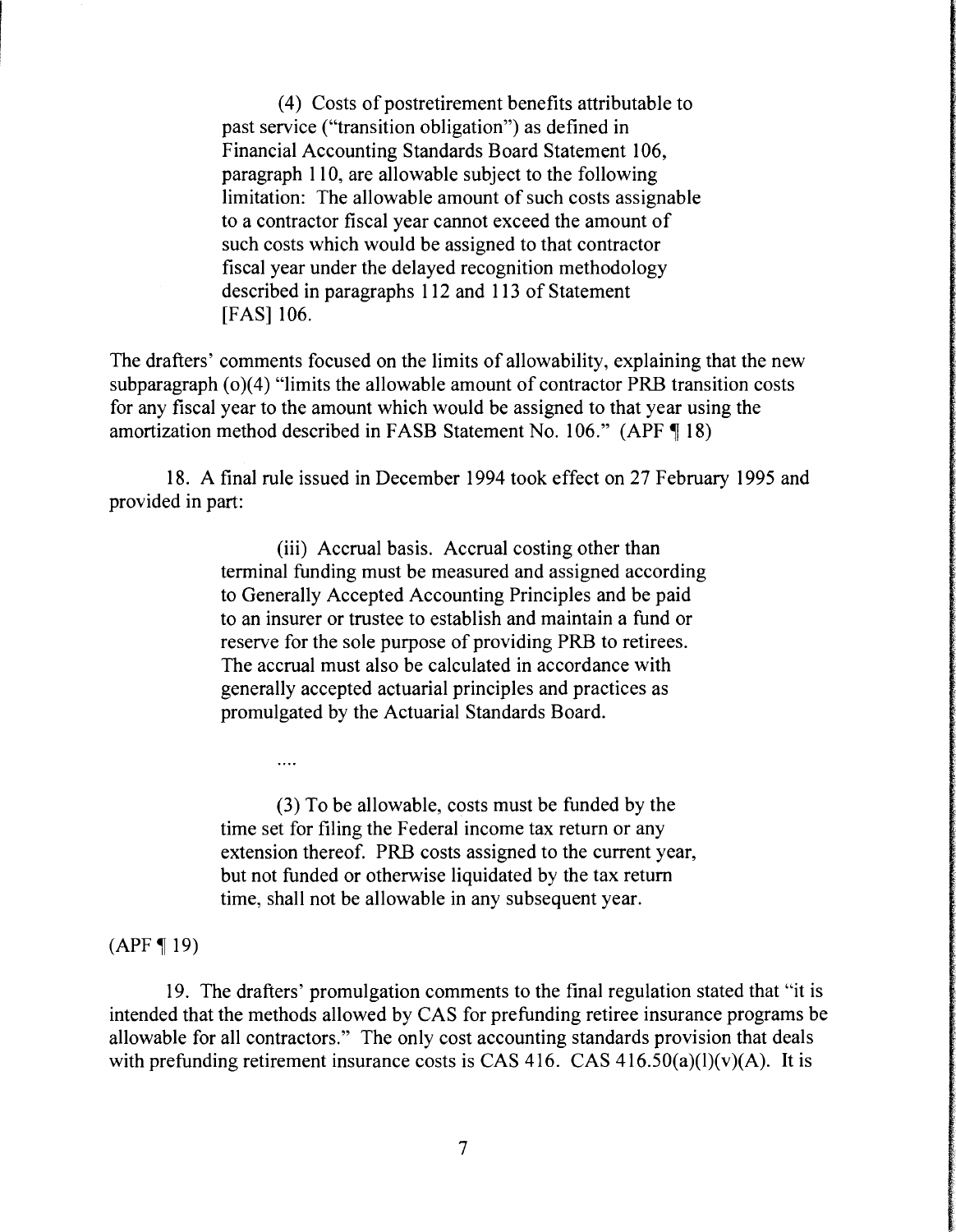undisputed that the DEFRA method used by NGC from 1995 to 2006 to account for PRB costs complies with the requirements of CAS 416. (APF  $\P$  20)<sup>4</sup>

20. The major difference between the DEFRA and FAS 106 calculation is that FAS 106 includes health care cost trend rates, i.e., medical cost escalation, and DEFRA does not (APF, 24). Under DEFRA, PRB costs must be computed "on the basis of current medical costs" (APF  $\P$  22).

21. NGC's PRB costs from 1995 to 2006 (sometimes referenced herein as the "pre-transition" fiscal years) using DEFRA for government contracting purposes were lower than what its PRB costs would have been using FAS 106. If NGC had used the FAS 106 method instead of DEFRA, the costs assigned to that period would have been approximately \$253 million more (the amount of the disallowance) than were assigned under DEFRA.  $(APF \parallel 23)$ 

22. At some future point, costs calculated using the DEFRA method would exceed FAS 106 calculated costs, barring reduction in Plan benefits. NGC's position is that when and if the cross-over occurred, allowable costs would be limited to the amounts calculated using FAS 106 (pursuant to FAR 31.201-2(c)). (APF  $\P$  24 n.11)

# C. Appellant's Accrual Practices and Development of Dispute

23. Although this dispute concerns the 11-year time period 1995-2006, for at least the 21-year time period 1985-2006, NGC accounted for Plan PRB costs in accordance with DEFRA (APF $\P$  26). At all times between 1995 and 2006, NGC disclosed to the government in its CASB Disclosure Statements that it accounted for the Plan's PRB costs in accordance with DEFRA (APF  $\P$  27). The government never objected to NGC accounting for PRBs in accordance with DEFRA at any time during the 11-year period 1995-2006 and gave NGC no reason to suspect that its use of DEFRA was noncompliant. Neither NGC nor the government calculated the delta between FAS 106 and DEFRA for government contracts purposes during that time period. (APF $\P$ 35) Throughout 1995-2006, the DCE, as required by FAR 30.207(a) and (b), issued multiple compliance letters in response to NGC's disclosure statements. These letters always indicated that NGC's use of DEFRA was compliant with CAS and FAR and that there were "no instances of noncompliance with applicable Cost Accounting Standards or FAR Part 31 cost principles."  $(APF \, 37)$ 

24. Although DCMA's position in this litigation is that NGC should have changed its accounting practice from DEFRA to FAS 106 in February 1995, when the revision to FAR 31.205-6(o) concerning generally accepted accounting principles (GAAP) compliant

<sup>&</sup>lt;sup>4</sup> The government has not advanced any issues regarding compliance with the CAS or associated regulations.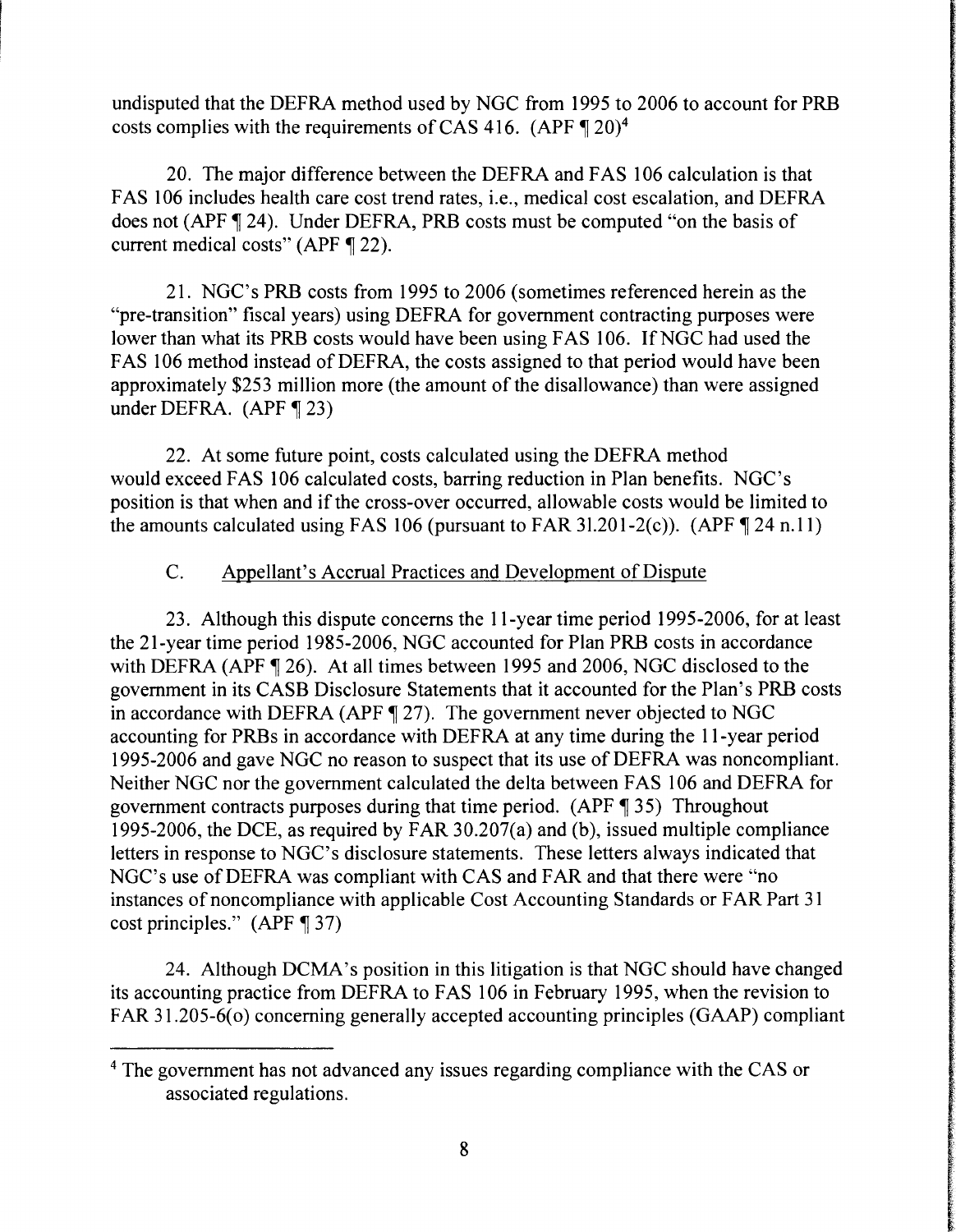accounting methods became applicable, the DCMA PRB experts at its CIPR (Contractor Insurance Pension Reviews) division took the opposite position prior to and after the commencement of this litigation. Senior DCMA actuary Mr. George Matray testified that in late 1999 he drafted the CIPR Division Technical Position Paper. That document, used for internal training of CIPR actuaries, states that DEFRA is an acceptable actuarial cost method for purposes of the regulation, that it complies with the requirements of CAS 416, and that the difference between the lower DEFRA that amount was charged to the government and the higher FAS 106 amount that could have been charged (i.e., the "ceiling"), does not become unallowable because it was not assigned during that year.  $(APF \P 40)$ 

25. Although the CIPR team raised the issue of NGC's use of DEFRA in 2004 internally, it ultimately concluded that NGC's accounting practice was compliant and no one from the CIPR team raised the issue with NGC. In March 2004, the position that some portion of NGC's PRB costs would become "forever unallowable" was first raised by DCMA in a series of internal emails among members of the DCMA CIPR team. Mr. Reginald Nichols, who is not an actuary but who is a member of the CIPR team on the West Coast, asked whether the team should put NGC on notice that its accrual of costs using DEFRA might be noncompliant with FAR accrual requirements and might be creating "forever unallowable" costs in future years. Mr. Ed Espiritu (another CIPR team member in Los Angeles), Mr. Matray (the senior DCMA actuary in New York), and Mr. Ring (an actuary and the DCMA policy expert on CIPR matters in Washington) concluded that NGC's method was compliant with the relevant requirements and communicated that conclusion to Mr. Nichols. They concluded that the DEFRA method was an acceptable actuarial method, that it complied with the requirements of CAS 416, that it produced costs that were less than the maximum costs permitted by FAR, and that there was accordingly no need to provide any notice to NGC about any potential noncompliance. Therefore, the CIPR team concluded that the issue should be "buried."  $(APF \P 41)$ 

26. Both Mr. Matray and Mr. Ring testified at the entitlement hearing that they continue to believe that NGC's use of DEFRA from 1995 to 2006 complied with CAS and FAR, and that the CIPR Division Technical Position Paper correctly interprets the regulations (APF  $\P$  42).

27. In 2006, NGC was approaching the time when its PRB costs calculated under FAS 106 were likely to reach the "crossover" point, i.e., the point at which the DEFRA costs would begin to exceed the FAS I 06 costs, and NGC considered amending its PRB plan to limit the impact of future increases in medical costs (and therefore stay below the FAS 106 ceiling), but to continue accounting for PRBs in accordance with DEFRA after making that change. NGC preferred DEFRA to FAS 106, in part, because DEFRA provided a more predictable cost pattern.  $(APF \P 48)$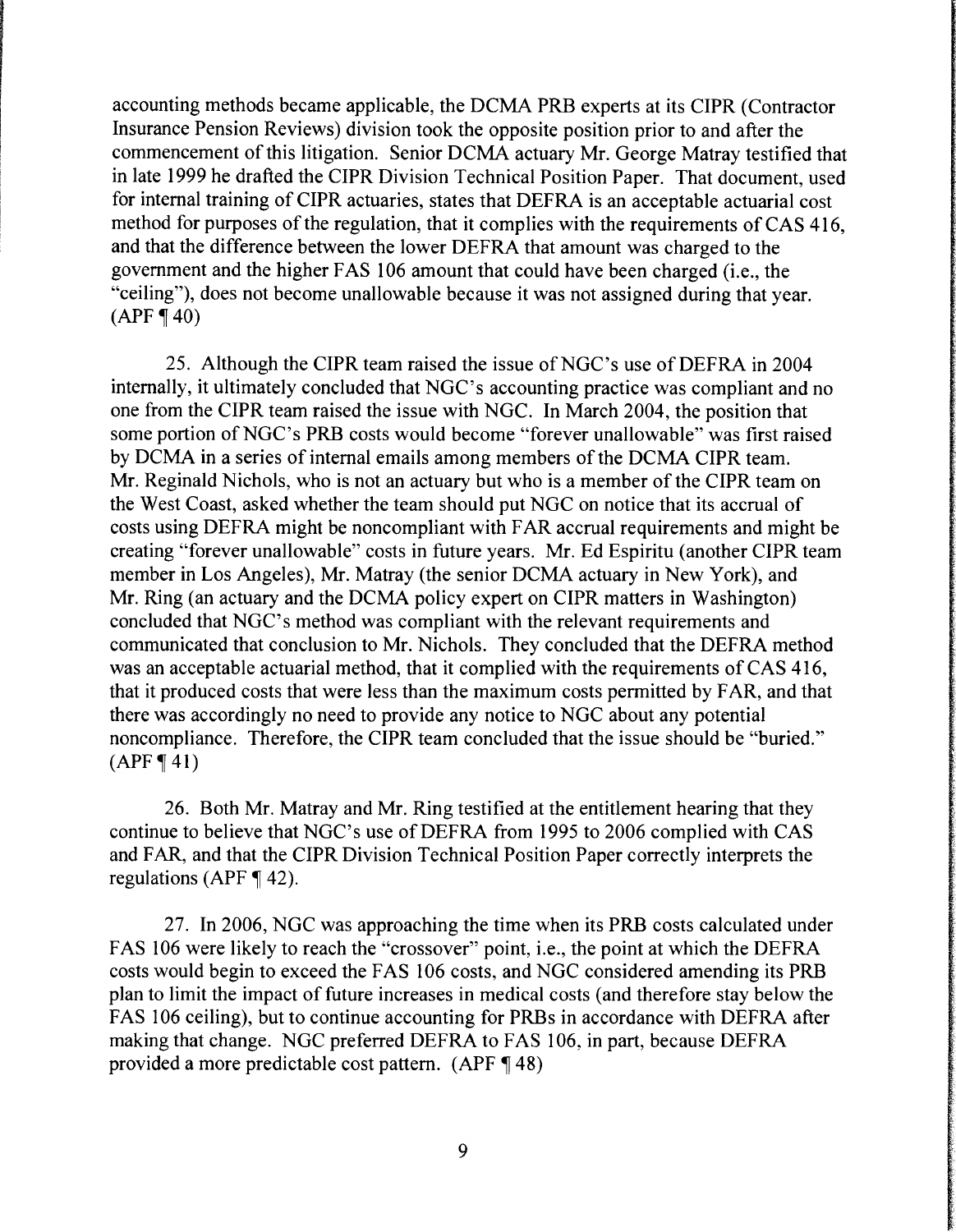28. NGC discussed the possible changes with the DCAA auditor who had been primarily responsible for auditing NGC's PRB costs during most of the period at issue. In those conversations, the auditor suggested that the DEFRA method was not compliant with the FAR and that NGC might have created a pool of "forever unallowable" costs by failing to accrue and charge the maximum amount permitted by the FAR. (APF $\P$ 49) After discussing this issue with the auditor, NGC formally disclosed to the DCMA DCE, that it was considering a plan to reduce future PRB costs and requested an advance agreement with DCMA pursuant to which NGC would continue using the DEFRA method for calculating PRB costs, regardless of whether they exceeded the FAS 106 costs. DCMA refused to enter into such an agreement. NGC then proposed to DCMA that NGC adopt FAS 106 for government contract accounting purposes effective at the same time as the Plan policy changes. In order to avoid any disagreement about the impact of the adoption of FAS 106 for government contract costing purposes, NGC also requested an advance agreement with DCMA that would expressly permit NGC to measure PRB costs at the time of the change in accordance with the delayed recognition methodology described in FAS 106. DCMA also declined to enter into that advance agreement.  $(APF \P 50)$ 

29. Effective I November 2006, NGC adopted the FAS 106 method for government contract accounting purposes. Concurrently, also effective I November 2006, NGC adopted a Plan design change (amendment) that capped future benefit increases for participants in all plans, including the Plan at issue in this case. The combined effect of those two changes was to reduce PRB costs substantially for government contract accounting purposes in periods after the changes.  $(APF \P 51)$ 

30. NGC has, since 2007, included a 20-year amortized portion of the transition obligation, in its incurred cost submissions. It has also been deducting an amount from its incurred cost submissions that corresponds to a 20-year amortization of the unfunded FAS 106 costs that total \$253,361,512. This deduction is pursuant to the DCE's determination that the unfunded 1995-2006 costs are unallowable costs in years subsequent to 2006. (GPF $\P$ 8)

31. From 1995-2006, NGC consistently disclosed its accounting practice of measuring and assigning PRB costs in accordance with DEFRA, and consistently followed that accounting practice; and the government consistently approved this accounting practice (APF $\P$  52).

32. In the final decision, the government took the position that, ·'Because Northrop chose not to measure and assign PRB costs from 1991 to 2006 using the required GAAP method, it may not now charge out-of-period costs which were allocable, if at all, to prior periods" (APF  $\P$  53).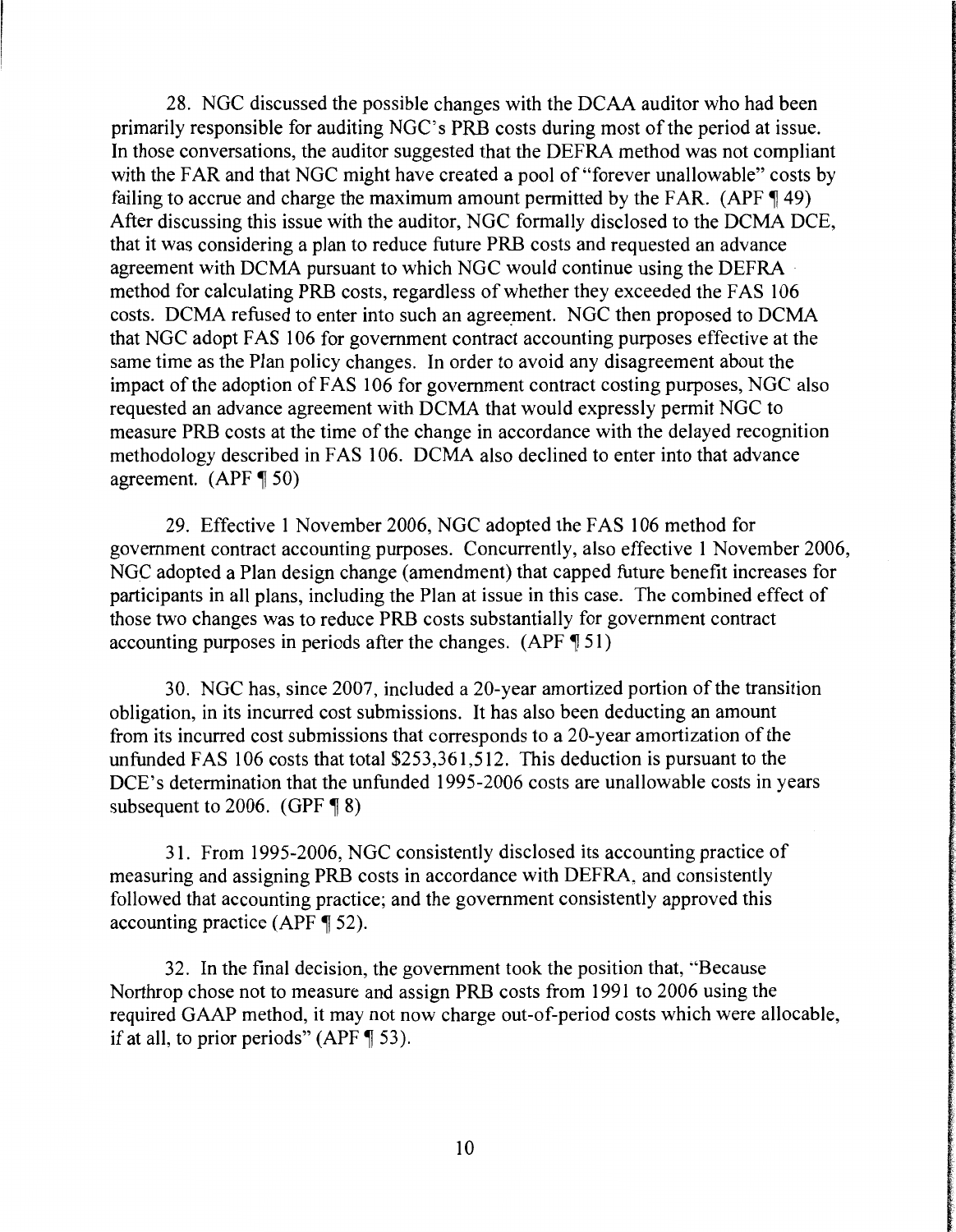33. When NGC changed its accounting practice from DEFRA to FAS 106 in 2006, it simultaneously made substantial reductions in future Plan benefits. Effective 1November2006, NGC amended the Plan by capping future benefits at fixed dollar amounts. The effect of the 2006 Plan Amendment was to ensure that NGC would not have to pay PRB costs arising from future increases in healthcare costs in excess of the fixed dollar "cap."  $(APF \P 61)$ 

34. The 2006 Plan Amendment was a "negative plan amendment." FAS 106 prescribes how changes in plan benefits, including negative plan amendments, should be reflected in calculation of PRB costs. Pursuant to FAS 106, paragraph 28, the accumulated post-retirement benefit obligation (APBO) that was calculated when FAS 106 was first adopted-and which was used to compute the transition obligation when NGC transitioned to FAS 106 for government contract purposes effective 1 November 2006-was required to exclude obligations associated with the future health care cost increases that were eliminated pursuant to the 2006 Plan Amendment. (APF $\P$ 62) Because NGC executed the negative plan amendment reducing future benefits, FAS 106 required NGC to remove approximately \$307 million from the APBO for the Plan (APF, 63). The \$307 million was removed from NGC's APBO *before* NGC calculated the transition obligation (APF  $\P$  64).

35. NGC's transition obligation for government contract purposes was calculated by outside actuaries for the company, and reviewed by NGC's senior actuary (APF $\P$ 65). The only independent expert actuarial testimony at the "Quantum Phase" hearing was given by appellant's expert Mr. John McQuade. Mr. McQuade concluded and we find that by eliminating \$307 million in future medical cost trend from the APBO, the 2006 Plan Amendment actually eliminated more than the \$253 million of unfunded costs at issue in this case. Because the costs that were eliminated before computing the transition obligation were the same costs that comprised the \$253 million of unfunded pre-transition costs, it would not have been possible for NGC to include the \$253 million of unfunded costs in its calculated PRB costs in 2007 or thereafter, which in tum means that NGC could not have claimed those costs in the 2007-2026 period. Mr. McQuade's conclusions were substantially corroborated and concurred in by the NGC's former senior actuary, whom the Board finds was highly credible. (Joint Quantum R4 (JQR4), tab 89, §§II-III; tr. 11109, 121-24, 164-66, 2/53-55, 64-67) The government presented no testimony or report from an actuarial expert rebutting the conclusions of appellant's senior actuary and its actuarial expert, Mr. McQuade. The only government actuarial witness in this appeal was called by appellant and agreed with the analysis of Mr. McQuade (APF ¶ 69; tr. 1/108-10).

36. None of the \$253 million disallowed in the final decision has been claimed by NGC in 2007 or any subsequent year. The \$253 million disallowed represents the "lion's share" of the \$306 million APBO calculated pursuant to FAS 106 that would have been assigned had it not been eliminated/reversed by the 2006 Plan amendment.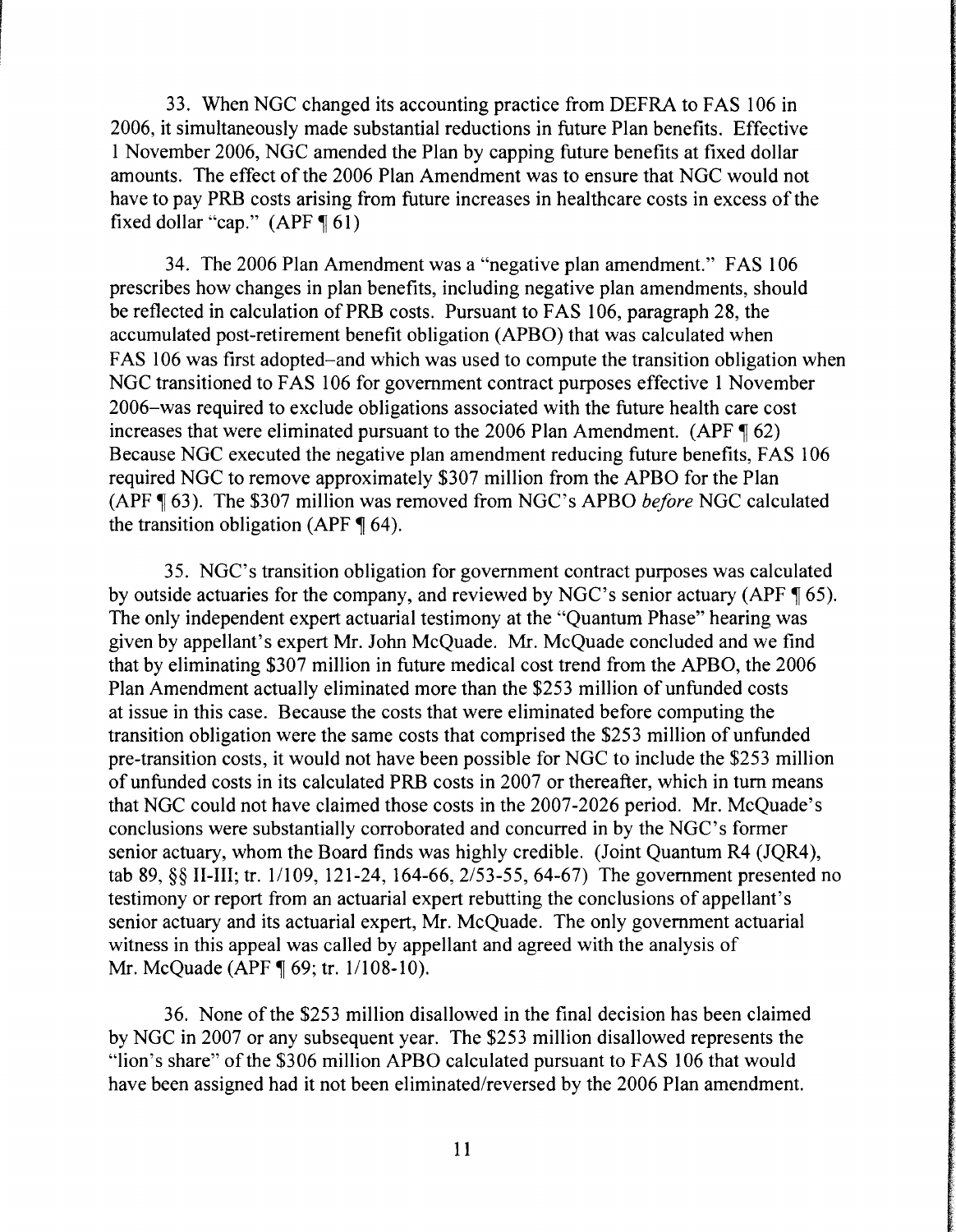(JQR4, tab 29; tr. *2152-55,* 63-67) NGC's use of DEFRA from 1995-2006, and subsequent Plan Amendment and transition to FAS 106 in 2006, did not lead to any recovery of claimed but unfunded costs, or to duplicate recovery  $(id$ ; tr.  $1/204-66$ ,  $2/31$ ; APF  $\P$  71).

#### DECISION

This is the "quantum" phase of the resolution of the parties' dispute regarding the allowability of appellant's PRB costs. Previously in the "entitlement" phase, the Board determined that, for government contract accounting purposes, NGC failed to measure, accrue, assign and fund its PRB costs in accordance with FAS 106 and FAR 31.205-6( o) allowability criteria during FYs 1995-2006, prior to NGC's 2006 "transition" to the FAR-compliant methodology. The quantum consequences of that noncompliance are now before us for decision. The Board's "entitlement" decision held that FAS 106 via the FAR controlled the allowability of PRB costs. We did not definitively address the "quantum" or damages consequences of noncompliance with FAS 106 requirements. We conclude for the reasons detailed below, that the government unreasonably interpreted the cost principle and ultimately suffered no damages as a result of appellant's use of DEFRA from 1995-2006 for government accounting purposes because of appellant's 2006 Plan amendment implemented concurrently with NGC's transition to FAS 106.

The government has summarized its position as follows:

From 1995 through 2006, NGC measured, assigned, and funded the costs of the Plan using a FAR noncompliant accounting method. During this time, NGC funded the Plan with less than what it would have funded had it used the FAR compliant method. In November 2006, Appellant started to comply with the FAR by beginning to account for the Plan's costs using the FAR compliant accounting methodology. This switch to the FAR compliant methodology ("GAAP/FAS 106") necessitated the calculation of a transition obligation to account for this shortfall in funding. NGC has been and continues to include an amortized portion of this transition obligation in its incurred cost submissions since 2007. The FAR section at issue disallows that portion of the transition obligation that is attributable to NGC's choice not to fund costs of the plan in accordance with GAAP/FAS 106 prior to 2007. Regardless of what accounting method NGC actually used to measure, assign, and fund the Plan's costs, it incurred costs after 1995 as measured by the GAAP/FAS 106 methodology because the FAR required that methodology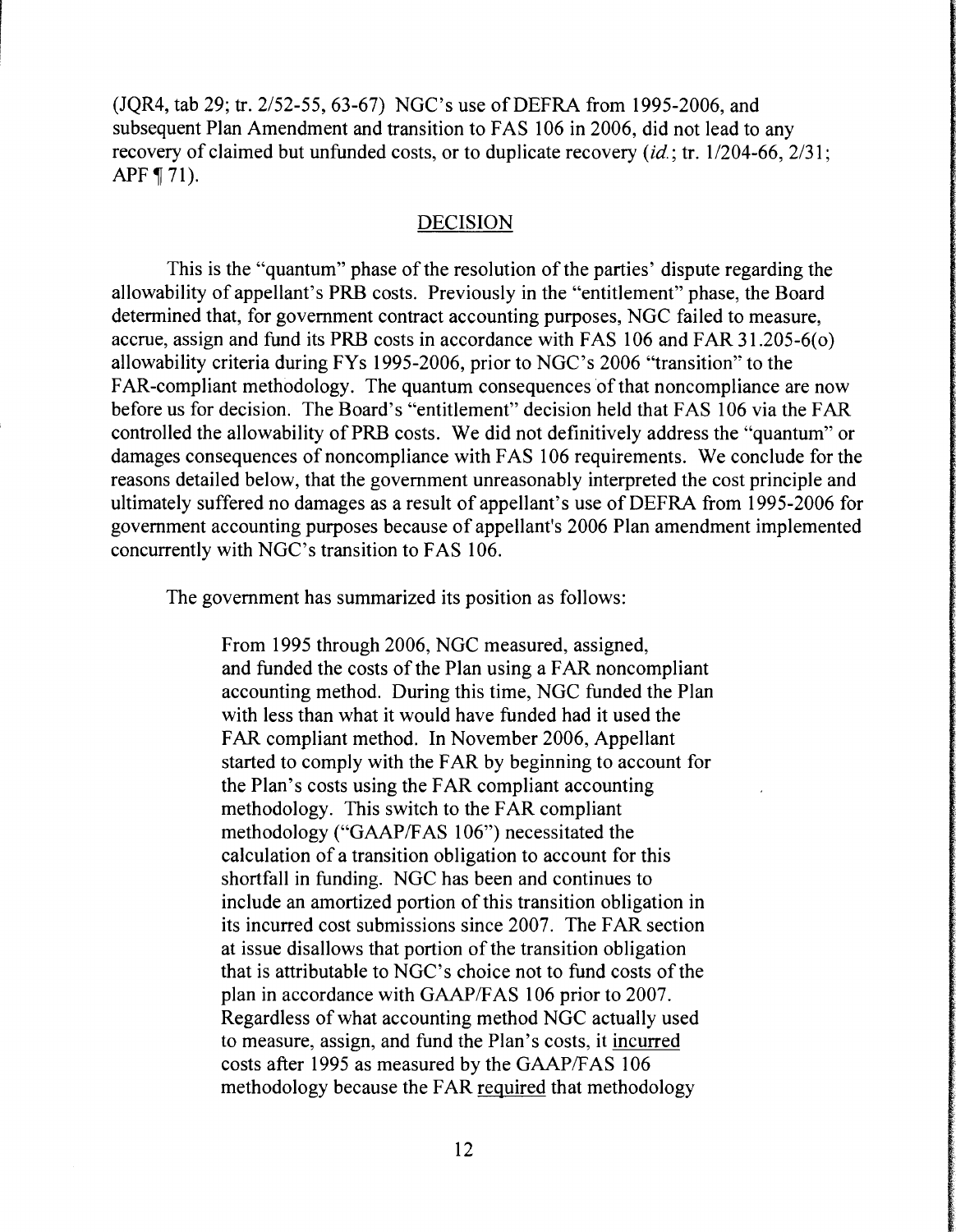to measure and assign PRB costs. Any costs as measured by GAAP/FAS 106 methodology that were not funded by the end of each tax year are unallowable in later years. Appellant's 2006 Amendment that reduced the benefits of the Plan had no effect on the costs that NGC incurred in maintaining the Plan prior to that Amendment.

(Gov't reply hr. at 2-3) (Footnote omitted)

### A. The Pre-Transition Years

Although the Board's "entitlement" decision held that the GAAP/F AS 106 requirement was clearly specified, the gravamen of the dispute involves the quantum consequences of appellant's continued use of the DEFRA accrual methodology for measuring and assigning PRB costs during the pre-transition fiscal years. The damages or "quantum" consequences advocated by the government by no means "plainly" follow from the language of the FAR  $31.205-6$  (o). Those consequences are not manifest and are not specifically addressed in the cost principle viewed in isolation. Appellant has presented the only reasonable interpretation of the consequences of noncompliance.

We consider that FAR 31.205-6( $\sigma$ ), properly construed, establishes a cost allowability "ceiling," and focuses on whether the contractor *overcharged* the government for PRB costs in its relevant cost-related submissions. There is no dispute that for more than a decade preceding the "transition" NGC did not. From the onset of the FAR requirement in 1995 through 2006, NGC's use of the DEFRA method resulted in the contractor annually charging the government *less* than it could have claimed had it elected to use the FAS I 06 methodology for government accounting purposes during those pre-transition years. For that decade, the government unsurprisingly did not object. In fact, the government was well aware that appellant continued to use the DEFRA methodology but repeatedly approved its use as being in compliance with regulatory criteria. The drafters' comments accompanying promulgation of the pertinent revisions of FAR 31.205-6( o) further indicate that other CAS-compliant accrual methods were not prohibited by the regulation. Although we determined in the "entitlement phase" that the government was not bound by its acquiescence and did not waive compliance with the FAR in the pre-transition years, the parties effectively interpreted the cost principle to provide that PRB "costs" computable using FAS 106 criteria served as a "ceiling" on allowability, while permitting use of DEFRA to the extent that DEFRA-measured, accrued and assigned costs did not exceed that "ceiling." Only when the 2006 "transition" issues arose did the government first advocate its current theories.

Interpretation of the provision with respect to "quantum" was not even clear and uniform within the government. The CIPR team's analysis and interpretation differed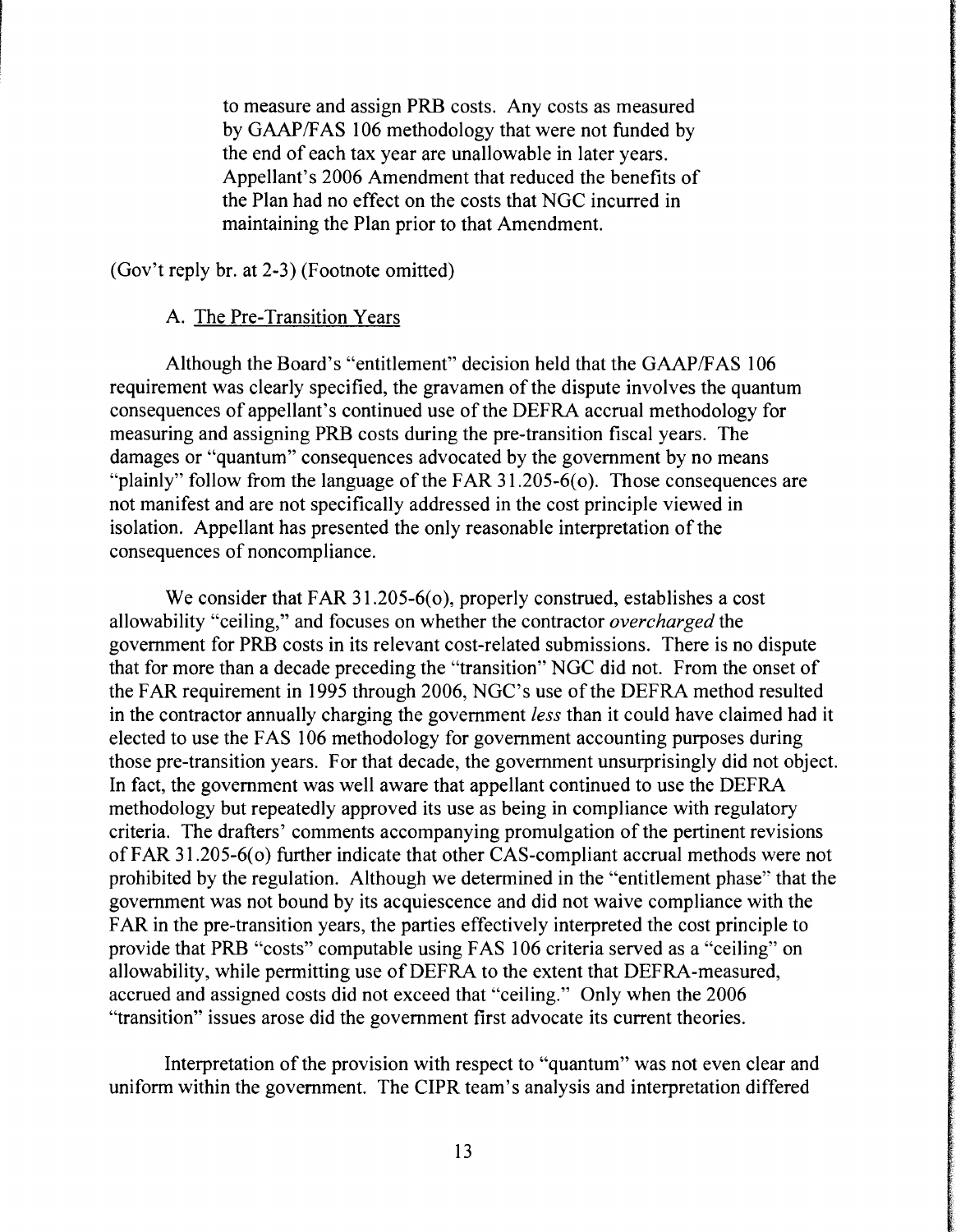from that proffered by DCAA and ultimately adopted by the DCE. We consider that the CIPR team correctly interpreted the principle in the first instance. Regardless of their implications relative to appellant's estoppel and corollary course of dealing contentions, the differing internal interpretations by the cognizant DCMA audit and CIPR personnel are relevant to evaluating the "clarity" of the provision regarding the "quantum" consequences of non-compliance as well as the reasonableness of the government's interpretation as ultimately advocated in this litigation. Even within DCAA, there were differing interpretations. For years, DCAA routinely determined that DEFRA-computed costs were allowable because they did not exceed amounts computed using the FAR-consistent, FAS 106 methodology. *See* FAR 31.201-2. The lesser-funded DEFRA-determined costs have never been questioned. The division arose when appellant, after the failure of its attempts to reach an advance agreement with the government approving and memorializing continued use of DEFRA, changed its cost accounting practice<sup>5</sup> regarding PRB costs to comply with the prescribed FAR accrual methodology and switched to FAS 106 for government contract accounting purposes.

The government interpretation advocated in this appeal regarding the pre-transition years also contradicts the general rule regarding the quantum consequences of noncompliance prescribed in FAR 31.201-2(c). That provision states, "When contractor accounting practices are inconsistent with this Subpart 31.2, costs resulting from such inconsistent practices *in excess* of the amount that would have resulted from using practices consistent with this subpart are unallowable." Here, NGC failed to comply with the FAR requirement that allowable costs be accrued in accordance with FAS 106 criteria where an accrual methodology was used by the contractor to determine its allowable PRB costs. Although appellant failed to use the proper accrual methodology, there is no evidence or government contention that the amount accrued by appellant pursuant to DEFRA in the pre-transition years *exceeded* the amount of costs that would have been allowable applying FAS 106 or even an amount calculable for the Plan using the "pay-as-you-go" methodology. In fact, precisely the opposite is true. Moreover, as discussed more fully below, because of the 2006 Plan amendment, recovery of the amount disallowed by the government will never be sought or claimed by appellant in the post-transition years. There is no *excess* to disallow.

More fundamentally from an accounting perspective, the government interpretation assumes that NGC properly could, should, and in fact was *required* to, charge/claim unincurred PRB costs in relevant cost/pricing-related submissions during the pre-transition years. Although the government recognizes that the approximately \$253 million "excess" FAS 106 costs in dispute were never claimed or included in any incurred cost or forward pricing proposals for the years in question, it contends that appellant, nevertheless, "incurred" those costs by "operation of law" in accordance with

<sup>&</sup>lt;sup>5</sup> The government has not raised any issues regarding compliance with the Cost Accounting Standards and their implementing regulations.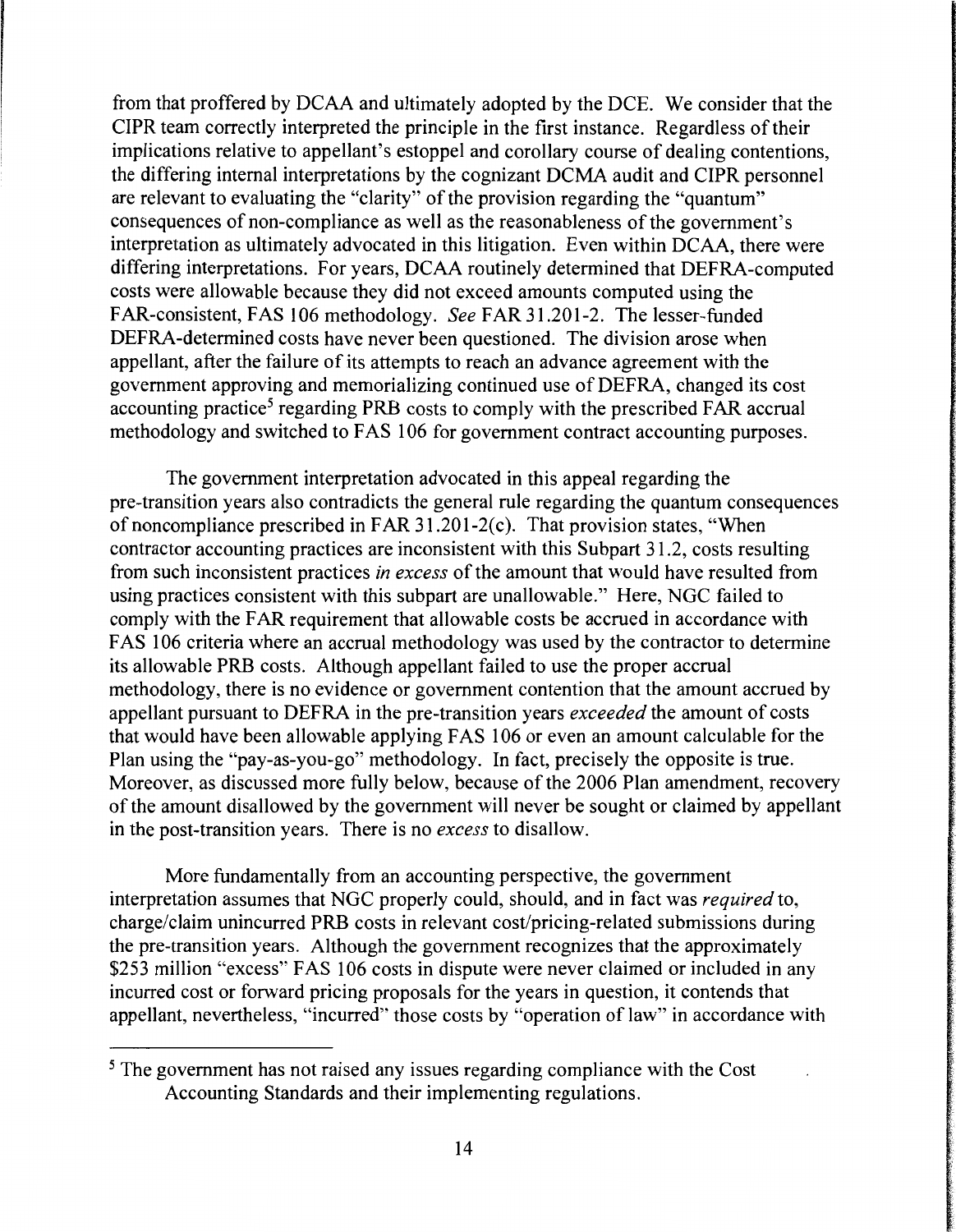the express requirements of the FAR. No precedent in support of this novel concept is cited.

The government disregards fundamental concepts related to cost "incurrence" and misfocuses on an "allowability" regulation rather than the NGC Plan itself. The foundational assumption of the government interpretation is erroneous and illogical insofar as it relates to the pre-transition years.

Compliance with FAR 31.205-6(0) was only one of the criteria for allowability. Perhaps most basically, to be allowable, the contractor must incur the costs in dispute. Compliance with the government's interpretation of FAR 31.205-6(0) would have placed NGC in violation of that key prefatory requirement for allowability. Appellant did not "incur" the disputed costs in the pre-transition years and, as discussed below, will not "incur" them in the post-transition years as a consequence of the 2006 Plan amendment. IfNGC had included non-incurred costs in its various cost, pricing and claim submissions during the pre-transition years, it faced their disallowance for that reason as well as other possible adverse consequences and penalties.

Cost incurrence is driven and defined by the Plan obligations creating NGC's PRB cost benefits and structure. The accounting/actuarial measurement methodologies and requirements developed for, and governing, tax and/or financial/GAAP accounting are not the sole drivers of the amount of PRB costs actually incurred by NGC. The regulatory tail does not wag the Plan dog. The amount measured/incurred, accrued, assigned and funded pursuant to Plan obligations and associated actuarial assumptions may be more or less than required for FAS 106 purposes. For the pre-transition years in question in this appeal, the Plan's DEFRA-based costs were always *less* than costs computable using the actuarial assumptions and requirements of FAS 106. The contractor measured/incurred, accrued, assigned, funded and charged the government *less* than it could have if the Plan had adopted FAS 106 accounting for those periods. Fundamentally, the government should only be concerned where the contractor claims more than permitted by regulation.

The requisite PRB funding levels (and costs flowing therefrom) are for NGC to determine. The accounting obligation triggering "cost" incurrence for the corporation stems from its specific contractual relationship with covered employees and the future benefit levels prescribed therein, i.e., the Plan. There is no dispute that the amounts measured, accrued and assigned to FYs 1995-2006 were compliant with NGC's obligations under its Plan. Just as tax rules and regulations are not the sole driver of business decisions, government contract cost allowability regulations are not the sole criteria for establishing, employee compensation levels generally and PRB funding levels more specifically. Here, NGC's consistent business judgment, both before and after transition, was that it was unnecessary to fully fund future medical escalation costs to the extent required by FAS 106. Appellant determined that it could maintain a quality, competitive workforce without doing so. Consequently, NGC could offer more favorable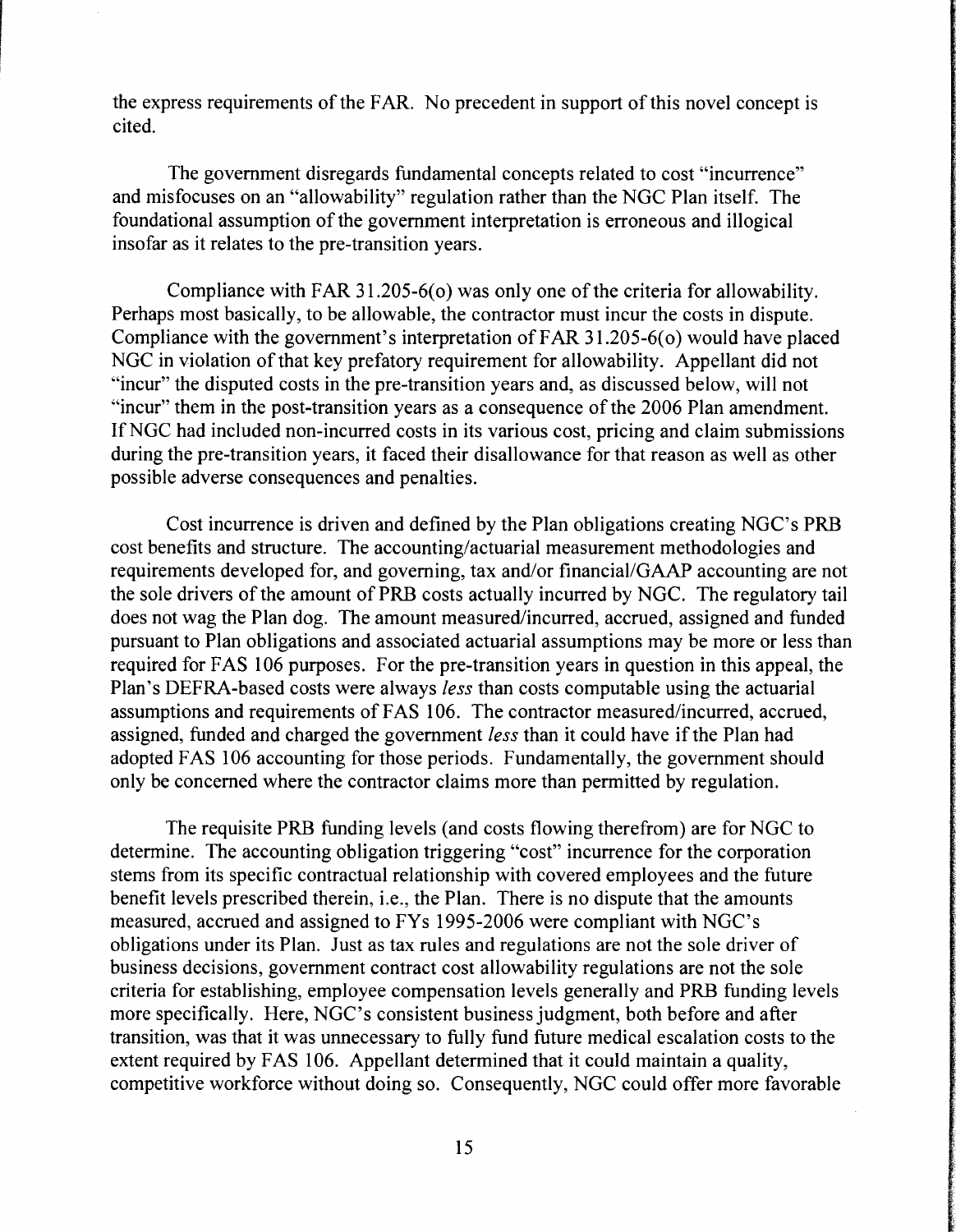cost-based pricing to the government under its flexibly-priced contracts. It is illogical and shortsighted for the government to interpret the provision in a manner dictating that appellant *must* charge or *should have* charged the government the full FAS 106 amount, where the contractor determines it is not necessary to pay that full amount to attract and maintain a quality workforce. If NGC had done so, presumptively the excess compensation cost would also be unreasonable as beyond its agreement with covered employees as reflected in the Plan. The assignment and funding requirements are designed to protect the government from paying *excessive* costs. Any "failure" to assign and/or fund, whether the result of the contractor's best business judgment or other factors specific to the contractor, benefits the government. The government's legitimate concern was whether the unfunded "excess" assignable to the non-compliant years would be carried forward and included in the transition obligation and amortized/"incurred" and assigned to future fiscal years. As discussed below, issues raised by the potential inclusion of such unincurred, unassigned and unfunded costs in the transition obligation were effectively mooted by the 2006 Plan amendment.

Company-specific PRB costs in this appeal are not "incurred" for government contract accounting purposes based on generic FAS 106 requirements established for purposes of cross-corporate financial comparisons and standardized public reporting. Nor is the amount of cost "incurred" for government contract accounting purposes determined by, or equal to, allowability maximums calculable under the FAR. The regulation does not dictate PRB benefit levels and costs contractors must incur. It simply and solely sets a ceiling limiting the PRB cost allowable and payable under flexibly-priced government contracts. Prior to transition, the government implicitly recognized this and never alleged that NGC's DEFRA methodology was noncompliant with the FAR or CAS.

The government relies heavily on NGC's failure to fund the excess computable in the pre-transition years using FAS 106 precepts. According to the government, appellant thereafter lost the right to assign, fund and recover the excess in subsequent fiscal years. For government contract purposes, PRB costs must be properly assigned and timely funded to be allowable. Here there is no dispute that NGC fully and timely funded the incurred amounts assigned by it to FYs 1995-2006 in accordance with Plan requirements. The government myopically alleges that appellant should have "assigned" more than required by the Plan to each of those years. However, if PRB costs are not incurred, there is no requirement to assign, much less fund, "phantom" costs. There is no evidence or allegation that a major contractor such as NGC would be unable or otherwise fail to fund properly incurred, measured and assigned costs. NGC funds what it properly accrues and assigns. The funding prong of the allowability test has obvious purposes. The requirement ensures that there is no shortfall in the amount funded versus the amount measured, assigned and accrued. Here the government interpretation focuses on funding while disregarding the basics of cost incurrence. Again, it would have been improper for NGC to "assign" and claim costs in excess of the amount incurred. The regulation must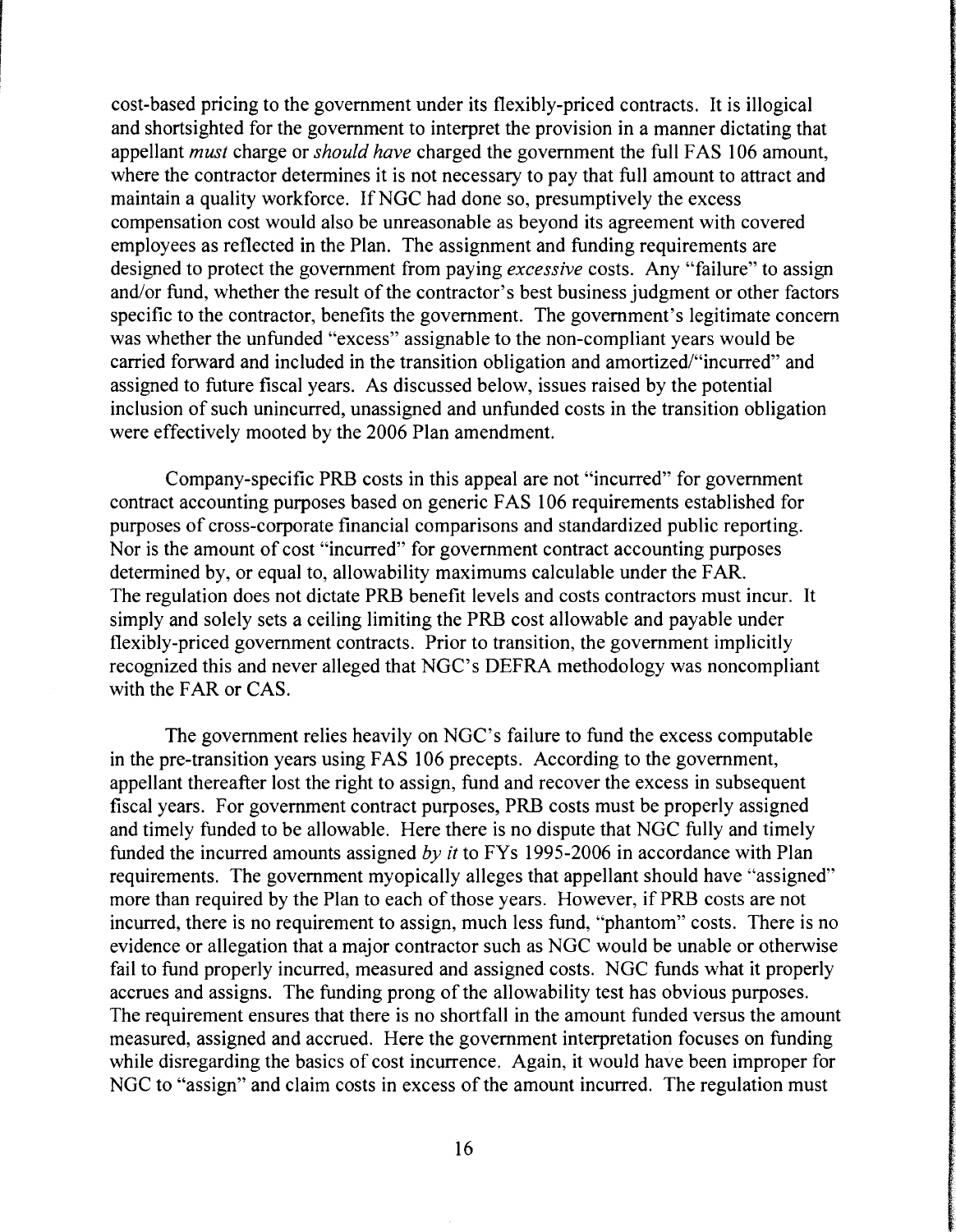be interpreted in the context of and in conformance with basic accounting principles of incurrence, assignment and accrual.

### B. The Transition Obligation and Post-Transition Years

The propriety of the pre-transition DEFRA accounting for the cost is linked to the post-transition accounting. The government's basic premise is that there should not have been any excess attributable to FY 1995 through 2006 if appellant had properly measured and assigned the costs in accordance with FAS 106 and timely funded the amount the government asserts should have been assigned to those accounting periods. The issues presented arose at the time, and as a result of, appellant's computation of the transition obligation. The government was justly concerned with allowability considerations regarding the potential amortization of that obligation. Thus, it developed the unreasonable interpretation of FAR 31.205-6(o) which we have rejected for the reasons detailed above. Among other things, the government misfocused its attention on the regulation as the cost incurrence driver rather than NGC's Plan. There were no "excess," "incurred" PRB costs prior to the transition to disallow. However, to the extent that the amortizable transition obligation included PRB costs that should properly have been assigned to the non-compliant pre-transition years and funded, the government position had merit. The potential existed that the "excess" would be included in the transition obligation to be amortized, incurred, assigned, funded and recovered during the post-transition years.

Recognizing potential allowability issues with the transition obligation, and true to the consistently intended scope and coverage of its Plan with respect to excluding or capping future medical escalation, NOC specifically and expressly executed a "negative" Plan amendment at the time of transition for government contract accounting purposes to the FAS 106 methodology. The 2006 Plan amendment, issued simultaneously with, and closely related to, the transition, ensured that NOC would never incur the costs disallowed and effectively mooted allowability issues associated with the transition obligation and the change in NOC's cost accounting practices related to PRB costs.

As established by the only expert actuarial testimony in the record, we have found that any adverse cost consequences resulting from the change to FAS 106, and potential inclusion of costs properly assignable to the pre-transition years, were reversed and removed as a result of the Plan amendment. The government will not pay the pre-transition "costs" in dispute. They were not, and will never, be incurred, accrued, or assigned. The disputed post-transition FAS 106 costs were not included in the transition obligation having been eliminated prior to its calculation as a consequence of the 2006 Plan amendment. The unrebutted expert testimony to that effect was corroborated by the persuasive testimony of appellant's former senior actuary whom we have found to be highly credible, as well as the only government actuary addressing the issue. The government has failed to sustain its burden of proving that any of the disallowed amount was or will be amortized as part of the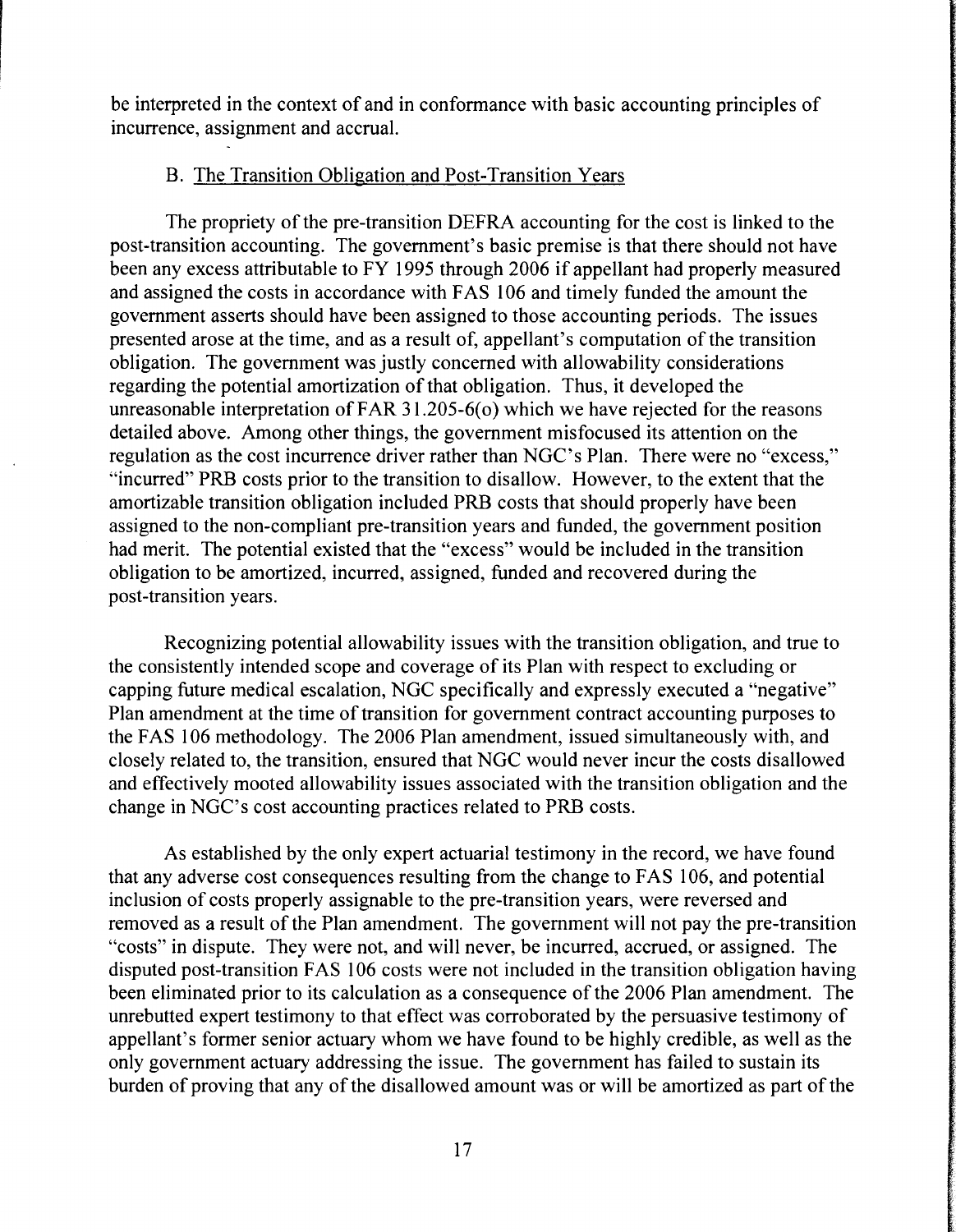transition obligation and claimed during the post-transition years. Its argument is founded on theoretical constructs that have no factual basis or evidentiary support here. In this case, the government's concerns were legitimate, albeit its legal and factual analysis was faulty. NGC removed properly objectionable portions of the transition obligation via the 2006 Plan amendment before computing that obligation. That amendment should have assuaged and eliminated the government's valid concerns here.

Consequently, for the aforementioned reasons, we conclude that the government suffered no damages as a consequence of appellant's use of the DEFRA methodology during the pre-transition years. The contractor has never, and will never, claim, and the government will never pay, amounts disallowed by the final decision. That disallowance was improper as were the associated deductions taken by the government with respect to the amortized amounts of the transition obligation assigned during the post-transition years.

The appeal is sustained.

Dated: 13 July 2017

ROBERT T. PEACOCK Administrative Judge Armed Services Board of Contract Appeals

I concur

RICHARD SHACKLEFORD Administrative Judge Acting Chairman Armed Services Board of Contract Appeals

I concur

REBA PAGE Administrative Judge Acting Vice Chairman Armed Services Board of Contract Appeals